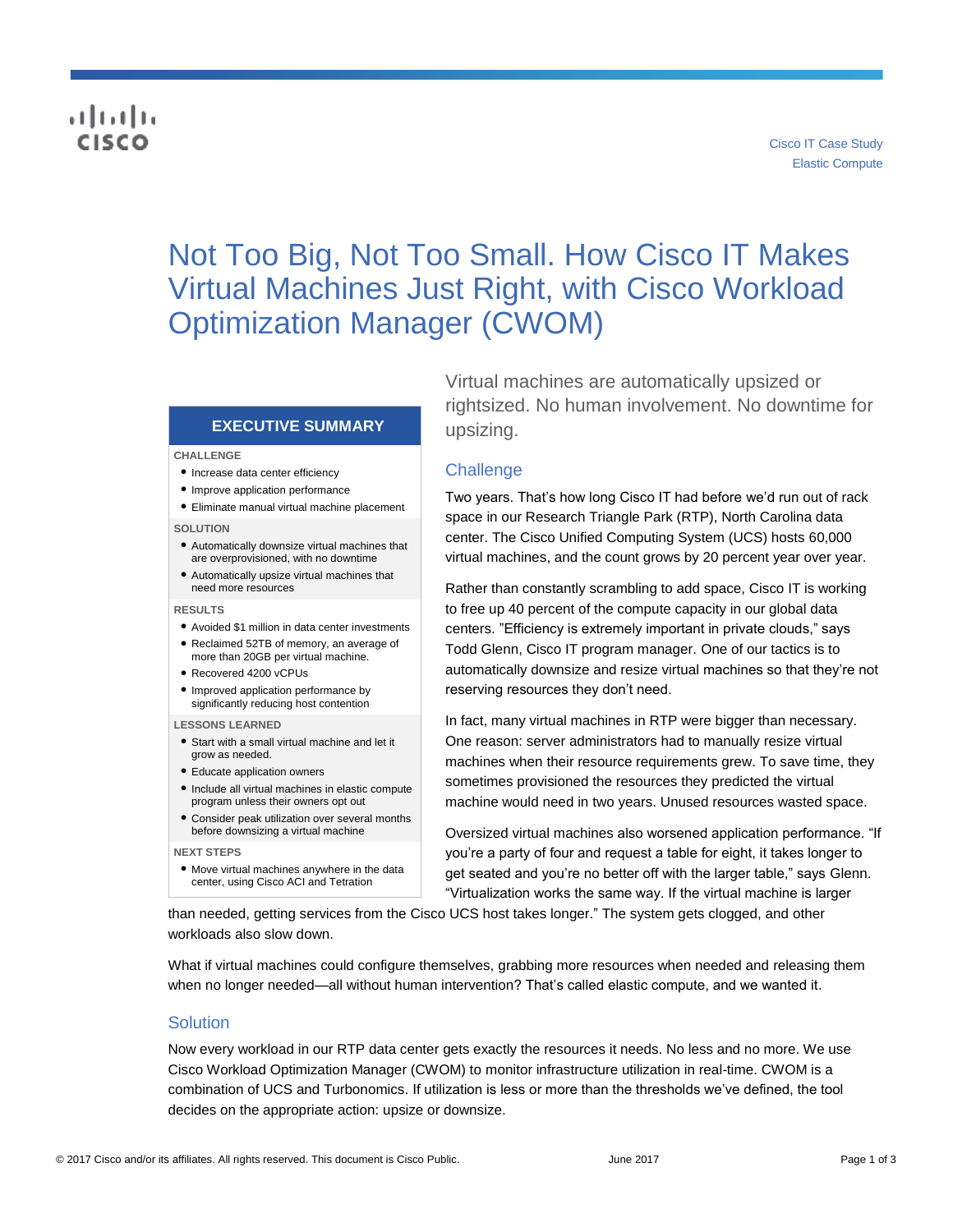**Upsizing a virtual machine optimizes performance.** If average utilization over the last 10 minutes exceeds our threshold, the tool adds vCPUs or memory—with no human intervention or downtime. Work isn't interrupted. Automatic upsizing means we can feel free to build smaller virtual machines. The standard is 2 vCPUs and 4GB memory. "Starting small and adding resources just in time improves performance and efficiency," says Chris Kosowan, Cisco IT engineer. "No virtual machine has too many or two few resources."

**Downsizing a virtual machine improves efficiency.** Downsizing requires a reboot, so we schedule downsizing for a maintenance window. To make sure that downsizing won't affect application performance, we base 90 percent of our decision on peak utilization over the last 120 days, and 10 percent on average utilization.

#### **Process**

We scheduled the transition to elastic compute for the same day as a planned shut down for maintenance.

Every virtual machine was enrolled by default for elastic compute—unless self-managed or used for disaster recovery. We built a self-service dashboard where application owners could opt out or decommission their virtual machines. The only valid reasons to opt out were if the workload could not take advantage of additional resources or the application had strict CPU license requirements. The FAQ we shared with application owners reassured them that their applications wouldn't suffer for lack of resources: "Automated upsizing enables 'hot add' of CPU and RAM resources without any downtime. Excess capacity doesn't have to be wasted waiting for future demand."

One week before change day, we validated the list of virtual machines and the automation playbook and then performed a dry run. On change day, in February 2017, we launched the resizing script in the evening. Within 4 hours, more than 2500 virtual machines were resized. Approximately 6500 virtual machines (51 percent of eligible virtual machines) were placed in the elastic upsizing pool. By 8:00 a.m. the following morning, all hosts scheduled for rightsizing were changed. When we turned the infrastructure back on, zero problems.

## **Results**

## \$1 million in cost avoidance

Elastic compute freed up capacity on existing infrastructure for 2200 new virtual machines. Purchasing that amount of capacity would have cost \$1 million. Instead, resizing 2600 virtual machines allowed us to:

- Reclaim 52TB of memory, an average of more than 20GB per virtual machine.
- Recover 4200 vCPUs

## Performance Improved

Automatically downsizing virtual machines significantly reduced contention among virtual clusters. Less contention leads to better performance. "Host health has improved," says Kosowan. "And better health means fewer performance issues."

For illustration, imagine a 64GB virtual machine. You might think that all that memory would improve performance. But it actually degrades performance because acquiring the resources takes so long. What's more, finding a new host, if needed, takes longer. The problems ripple out to other workloads sharing the same resources. It's more efficient to resize the virtual machine to, say, 4GB, and let it grow to the right size based on actual usage.

## Cisco IT Saved Time

Now server administrators spend less time figuring out compute and storage requirements. The administrator provisions the virtual machine in the right place for current needs. The virtual machine moves automatically when needed.